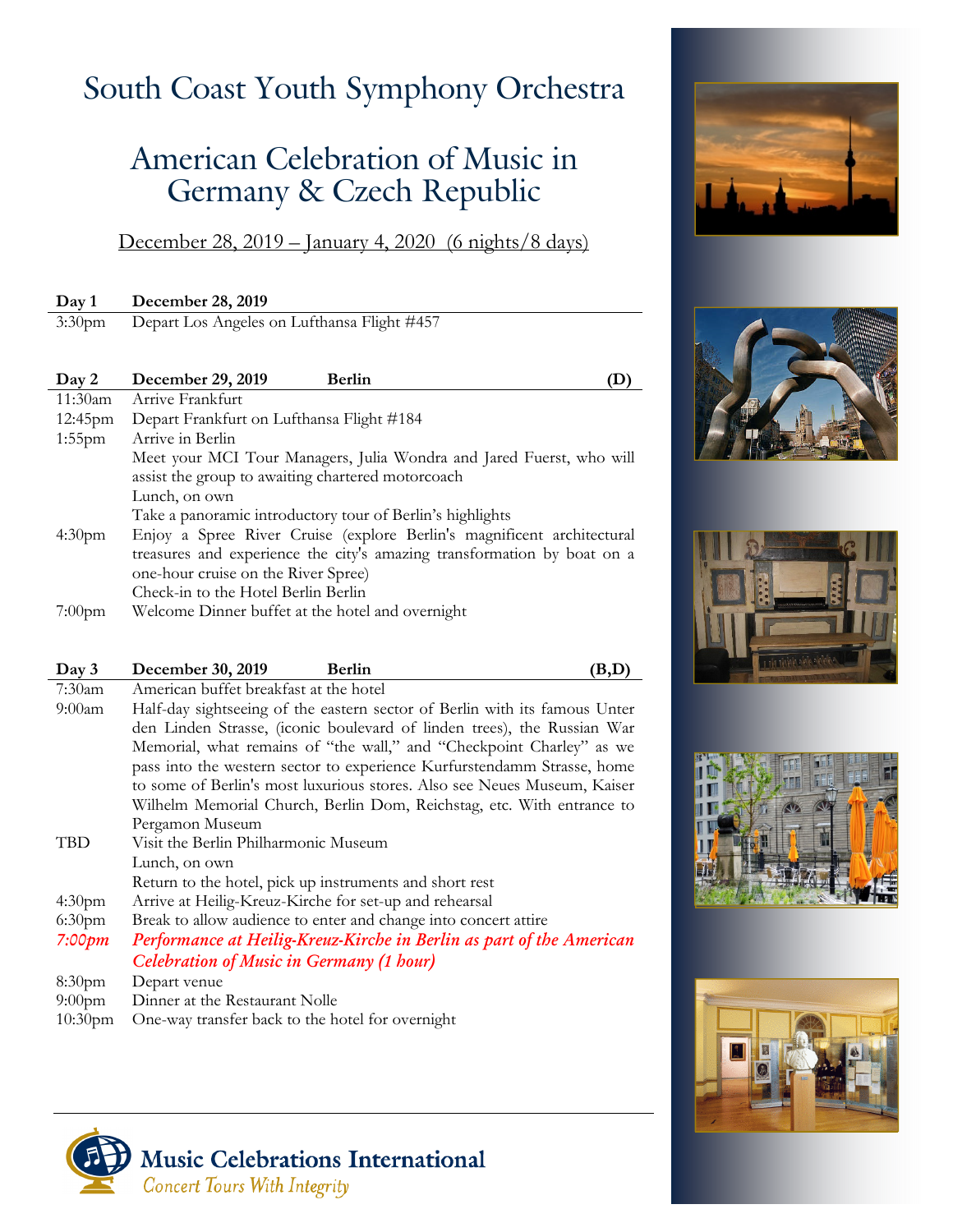| Day 4     | December 31, 2019<br>Leipzig                                               | B,D |
|-----------|----------------------------------------------------------------------------|-----|
| 8:00am    | American buffet breakfast at the hotel, followed by check-out              |     |
| 9:00am    | Morning transfer to Leipzig                                                |     |
|           | Lunch, on own in Leipzig                                                   |     |
|           | Orientation tour with Tour Managers of Leipzig                             |     |
|           | Check in to the Hotel H+ Leipzig                                           |     |
| $7:00$ pm | New Year's Eve dinner at the Restaurant Auerbachs Keller                   |     |
|           | Walk back to hotel or stay in city Center for New Year's Eve Celebrations, |     |
|           | then walk back to the hotel for overnight                                  |     |

| Day 5              | <b>January 1, 2020</b><br>Leipzig<br>Έ,                               |
|--------------------|-----------------------------------------------------------------------|
| $7:30$ am          | American buffet breakfast at the hotel                                |
| 9:00am             | Enjoy a guided tour of Leipzig including entrance to the Mendelssohn  |
|                    | Museum, the St. Thomas Church (famous because Bach was the organist   |
|                    | and choirmaster here, which is the home of the St. Thomas Boys Choir, |
|                    | one of the most famous in the world). Also visit the Bach Museum. The |
|                    | reconstructed Bose House was once the home of the Bach family and now |
|                    | contains the largest Bach archives in Germany                         |
|                    | Lunch, on own                                                         |
|                    | Return to the hotel, pick up instruments and short rest               |
| $3:00$ pm          | Arrive at St. Peter's Church for set-up and rehearsal                 |
| 4:30 <sub>pm</sub> | Break to allow audience to enter and change into concert attire       |
| 5:00pm             | Performance at St. Peter's Church in Leipzig as part of the American  |
|                    | Celebration of Music in Germany (1 hour)                              |
| 6:30 <sub>pm</sub> | Depart venue                                                          |
| $7:00$ pm          | Dinner at Restaurant Thueringer Hof                                   |
|                    | Return to the hotel for overnight                                     |

| Day 6      | <b>January 2, 2020</b><br>Prague                                         |
|------------|--------------------------------------------------------------------------|
| 6:00am     | American buffet breakfast at the hotel, followed by check-out            |
| 7:00am     | Morning transfer to Prague via Halle                                     |
| 8:00am     | Stop in Halle, birthplace of George Friderich Handel. The tour includes  |
|            | Händel House, built in 1558 and now a museum housing a collection of     |
|            | historic music instruments and an exhibition about the composer's life   |
| $10:00$ am | Continue to Prague                                                       |
|            | Lunch, on own en route to Prague                                         |
|            | Afternoon guided tour of Prague that includes seeing the Charles Bridge, |
|            | Old Town Square, the Tyn Church, the Astronomical Clock, and the         |
|            | Jewish Quarter                                                           |
| $3:00$ pm  | Guided tour of Dvorak Museum, including entrance. The Museum focuses     |
|            | on collecting, maintaining and displaying documents concerning the       |
|            | Maestro's life and work                                                  |
|            | Check-in to the Hotel NH Prague City                                     |
| $7:00$ pm  | Dinner at the hotel and overnight                                        |